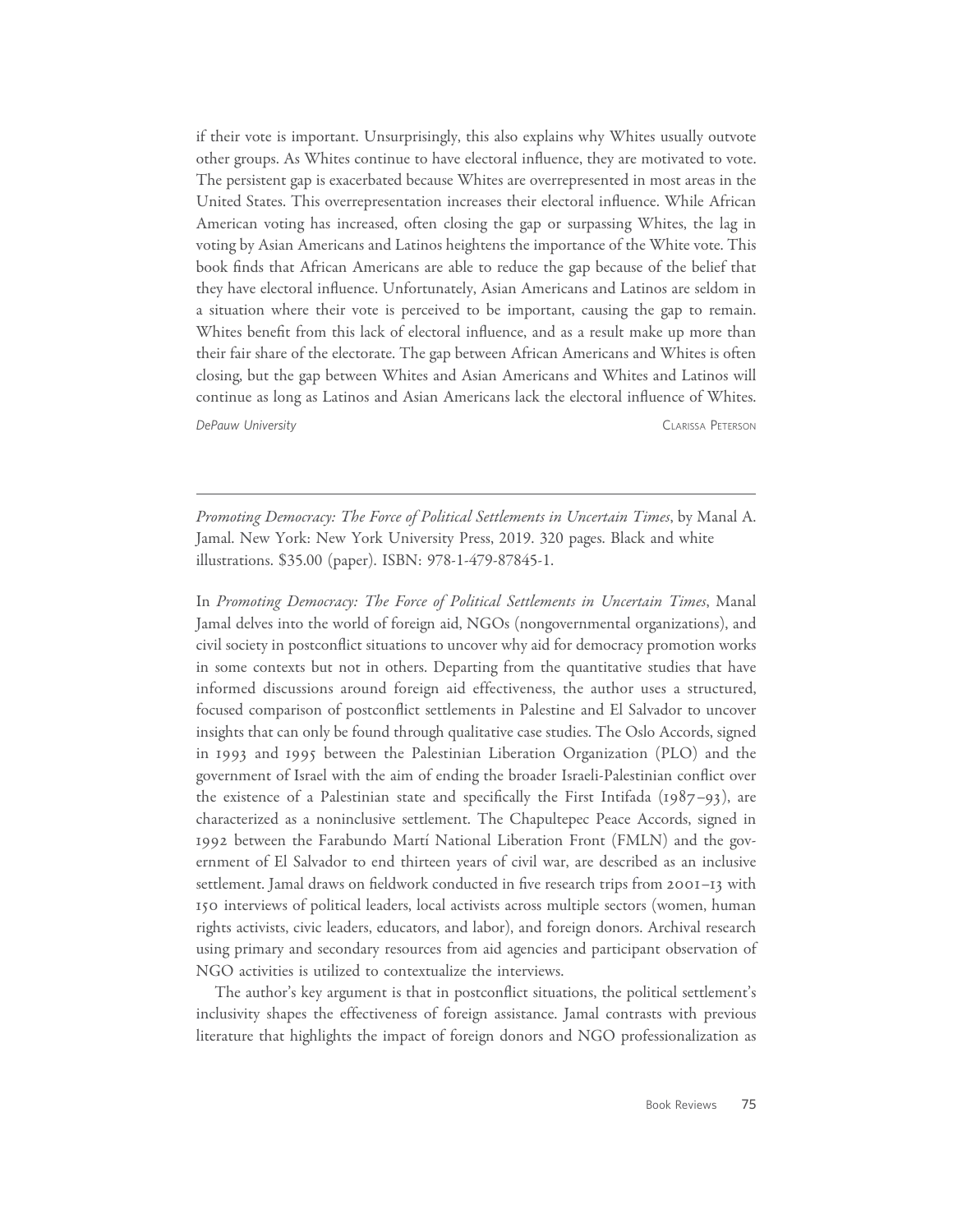key variables. Jamal argues that inclusivity of the political settlement shapes who is included in donor money, the degree of foreign involvement, and the level of institutionalization. After noninclusive settlements, foreign aid for democracy promotion will exacerbate polarization and undermine longer-term prospects for democratization (22). Jamal also introduces the concepts of "articulated and disarticulated spaces" to advance the argument. Articulated spaces occur in contexts with inclusive settlements and describe how donor-provided civil society development aid will promote programs that encourage citizen involvement and assist in reconstructing civil society across all groups. Disarticulated spaces are found in noninclusive contexts because donor money is less likely to flow to actors who were not involved in the settlement; consequently, the institutions that could provide channels between the civil society and the state are disconnected, with the excluded parties having no reason to participate, which as a result impedes democratic development.

Promoting Democracy is organized into seven chapters. The first chapter serves as an introduction and outlines key terms and highlights the work's place within the broader literature on democracy promotion, foreign aid, and postconflict settlements. Chapter 2 provides a historical background for conflicts in Palestine and El Salvador and charts the emergence of the parties that would be engaged in the political settlements. It shows that while all major parties were represented in the Chapultepec Accords, the Oslo Accords were between the PLO and the Israeli state with Hamas and other "opposition tendency groups" excluded. Chapter 3 examines the inclusivity of the political settlements by focusing on their institutional design and how they were institutionalized through the development of NGOs and political parties in El Salvador and Palestine, again showing that while donor assistance was able to help foster political involvement and reconstruct civil society in El Salvador, the actors in Palestine became more polarized, leading eventually to the 2006 fracturing of the Palestinian National Authority after Fatah (the PLO's political vehicle) refused to recognize the election victory of Hamas. Chapter 4 examines how political settlements determine the amount and types of foreign donors and priorities, with organizations working in an inclusive settlement context having more input into the donor process than those functioning after a noninclusive settlement. Chapter 5 is an in-depth case study of the mediating role of donor assistance in developing specific sectors by looking at women's groups in both cases. Chapter 6 examines how Western donors impacted the government of the Gaza Strip under Hamas after the 2006 elections, contributing to increased polarization and creation of a disarticulated space as opposed to promoting a cohesive civil society among the Palestinian factions. The last chapter serves as a conclusion of sorts by drawing a brief comparison between settlements in Iraq (noninclusive) and South Africa (inclusive) to expand the generalizability of the framework and arguments elaborated in the previous chapters.

Jamal's work offers several empirical and theoretical contributions. The author makes good use of the data throughout the book and provides a tantalizing insight into the intertwined world of foreign donors, NGOs, and activists. The detailed look at the postconflict women's sector in El Salvador and Palestine is a rich comparison that yields new insight into this sector in both countries. Theoretically, the author makes a persuasive